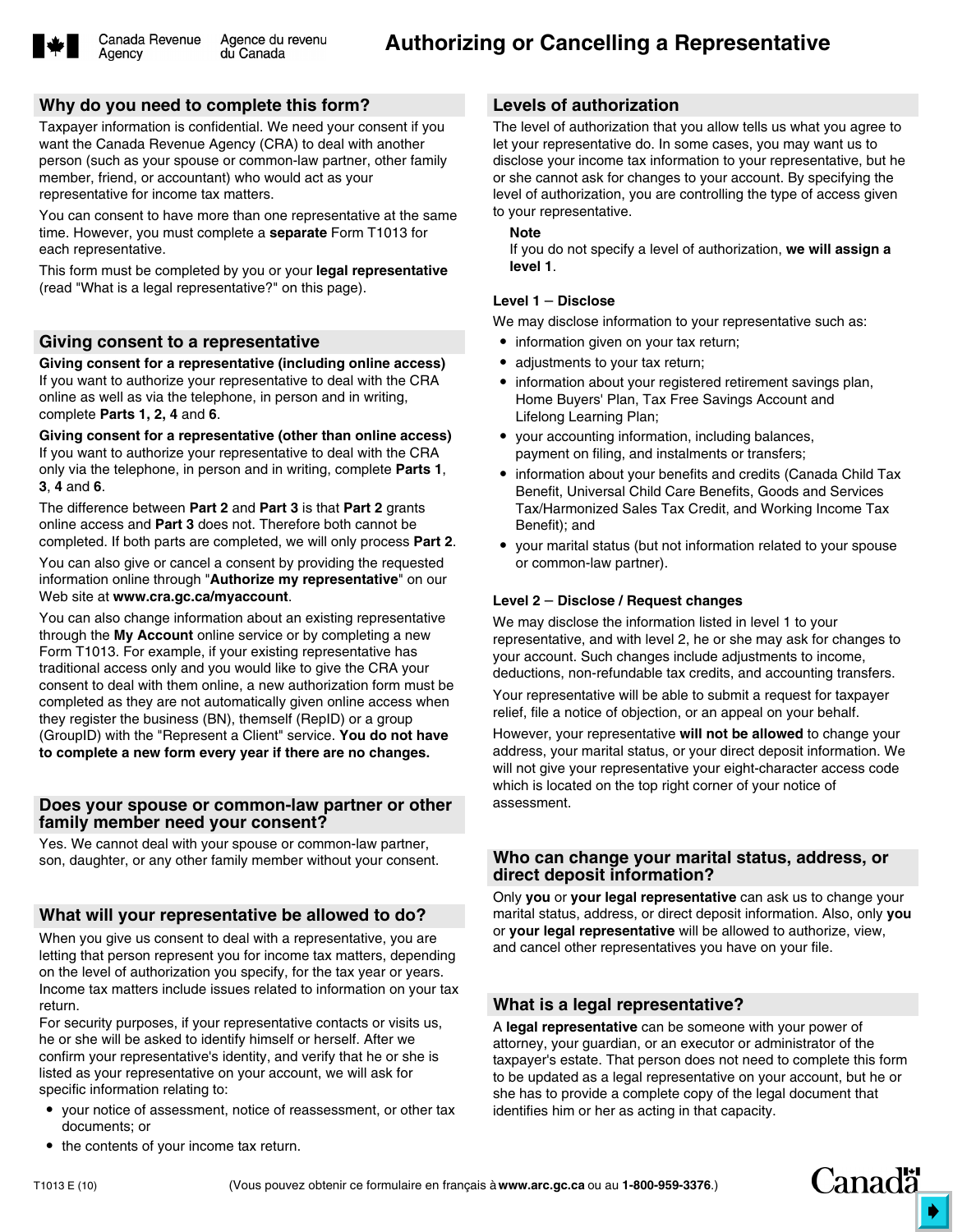## **Part 2** – **Giving consent for a representative (including online access)**

By giving consent to a representative in Part 2, you are authorizing your representative to deal with the CRA via our online services as well as via the telephone, in person and in writing.

You have to provide the **RepID** if your representative is an individual, the **GroupID** if your representative is a group of individuals, or the **Business Number** if your representative is a business. Our online services do not have a year-specific option. Therefore, your representative will have access to **all tax years**.

#### **RepID / GroupID / Business Number**

A **RepID** is a seven-character alphanumeric code that identifies your representative. If your representative does not have a **RepID**, he or she can register for one online at **www.cra.gc.ca/representatives.**

A **GroupID** is a six-character alphanumeric code, starting with the letter G, that identifies a group of representatives. The group of representatives can register online at **www.cra.gc.ca/representatives**.

A **Business Number (BN)** is a nine-digit number that identifies the business that you choose to represent you. The **BN** must be registered with the "**Represent a Client**" service to be an online representative. Your representative can register their **BN** at **www.cra.gc.ca/representatives**.

If you complete two or more fields:

- an individual (RepID) will take precedence over a group (GroupID) or a business (BN); and
- a group (GroupID) will take precedence over a business (BN).

If you entered a **RepID**, provide the name of the individual associated to the **RepID**. If you entered a **GroupID**, provide the name of the group associated to the **GroupID**. If you entered a **BN**, provide the name of the business associated to the **BN**.

Enter the **level of authorization** you want to grant to your representative (read "Levels of authorization" on the first page).

If you give consent for **online** access, you will receive a Letter of Intent informing you of the authorization for online access. If you agree with the authorization, a response is not required.

If you give consent for **online** access **and** you have a "care of" address on your account, a Letter of Intent will be generated and online access will not be granted until you or your **legal representative** calls the CRA to confirm online access for the representative's authorization.

### **Part 3** – **Giving consent for a representative (other than online access)**

You can authorize your representative to deal with us only through our **telephone** services, in **person** and in **writing**. You have to provide the name of your representative if it is an individual, or the business name if your representative is a business.

#### **Note**

If your representative is a business and you do not identify an individual in that business as your representative, you are giving us consent to deal with anyone from that business

Enter the **level of authorization** you want to grant to your representative and the year(s) for which you want to give your consent (read "Levels of authorization" on the first page).

## **Part 4** – **Consent Expiry date**

Enter an expiry date for the consent given in Part 2 **or** Part 3 if you want the consent to end at a particular time. Your consent will stay in effect until you cancel it, **it reaches the expiry date you choose**, or we are notified of your death.

# **Part 5** – **Cancelling one or more existing consents**

Make note of each consent you give, so you can cancel them when they are no longer needed. You can immediately cancel an existing consent by calling us at **1-800-959-8281** or by using the "**My Account**" service on the CRA Web site. You can also cancel an existing consent by completing Parts 1, 5, and 6 of this form. Your consent will stay in effect until you cancel it, it reaches the expiry date you choose, or we are notified of your death.

## **Part 6** – **Signature**

If you do not sign and date this form, we cannot be sure that you have given us consent to deal with the representative identified on the form. **To protect the confidentiality of your tax information**, we will not accept or act on any information given on this form unless you or a **legal representative** has signed and dated the form. This form must be received by the CRA within **six months** of its **signature** date. If not, it will not be processed.

## **Can you use this form for your business accounts?**

No. For Business Number accounts, you have to complete Form RC59, *Business Consent Form*.

### **Service standards for processing Form T1013 for individual accounts**

Our goal is to process T1013 forms received **during the peak tax time** (mid-March to mid-July) within 20 business days of receipt by the CRA and within 5 business days of receipt by the CRA **during non-peak tax time** (mid-July to mid-March).

## **Where do you send your completed form?**

Send the completed form to your CRA tax centre at the address listed below. If you are not sure which tax centre is yours, look on your most recent notice of assessment or notice of reassessment. You may also find it on other notices from us.

| St. John's Tax Centre          | <b>Sudbury Tax Services Office</b> |
|--------------------------------|------------------------------------|
| PO Box 12071 STN A             | 1050 Notre Dame Avenue             |
| St. John's NL  A1B 3Z1         | Sudbury ON P3A 5C1                 |
| Summerside Tax Centre          | <b>Winnipeg Tax Centre</b>         |
| 103-275 Pope Road              | PO Box 14000 STN Main              |
| Summerside PE C1N 6A2          | Winnipeg MB R3C 3M2                |
| Jonquière Tax Centre           | <b>Surrey Tax Centre</b>           |
| PO Box 1900 Jonquière Cité PDF | 9755 King George Blvd              |
| Jonquière QC G7S 5J1           | Surrey BC V3T 5E1                  |
| Shawinigan-Sud Tax Centre      | International Tax Services Office  |
| PO Box 3000 STN Bureau-chef    | PO Box 9769 STN T                  |
| Shawinigan-Sud QC G9N 7S6      | Ottawa ON K1G 3Y4                  |

## **Do you need more information?**

For more information, visit **www.cra.gc.ca** or call **1-800-959-8281**.

#### **Teletypewriter (TTY) users**

TTY users can call **1-800-665-0354** for bilingual assistance during regular business hours.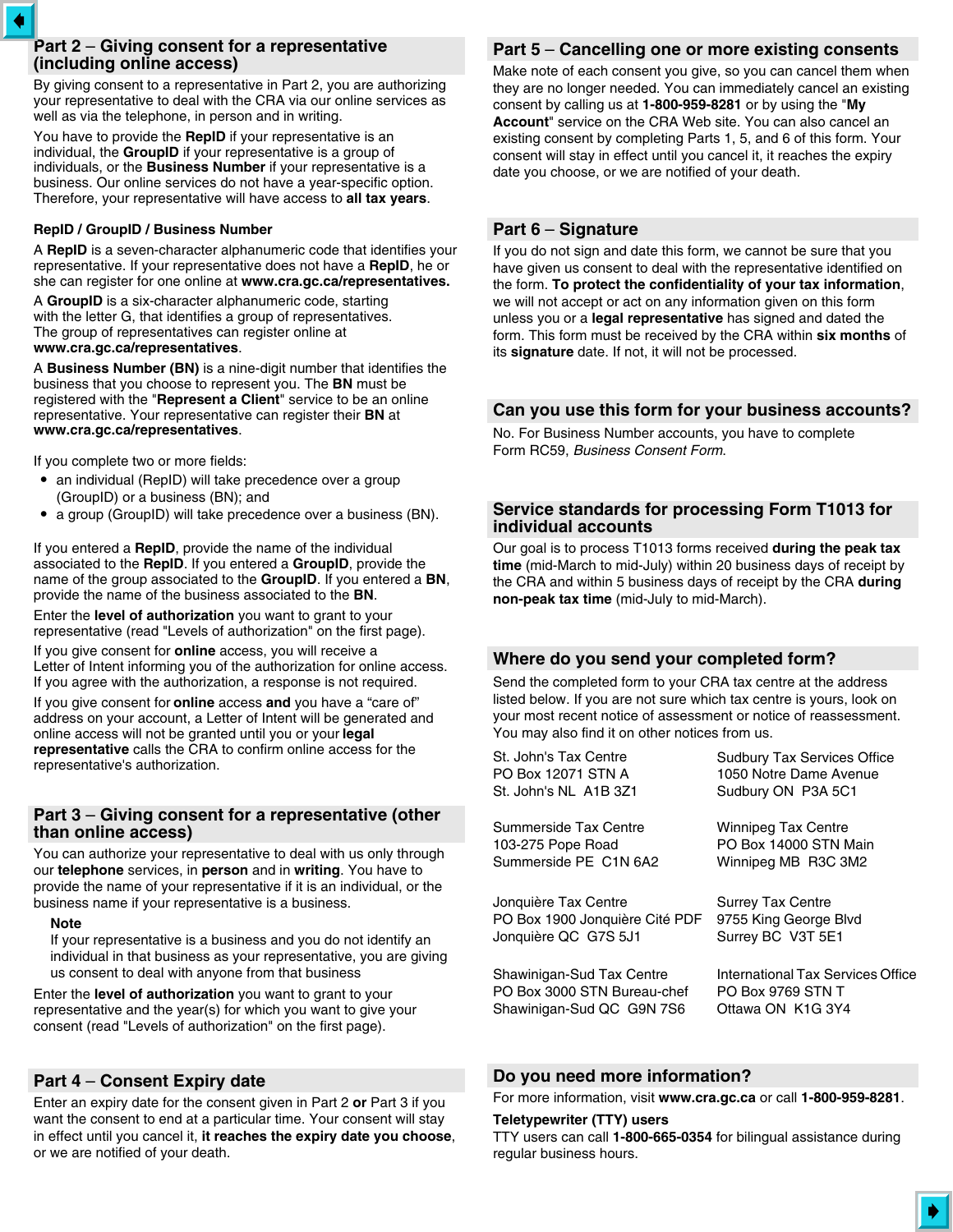Canada Revenue Agence du revenu Agency du Canada

# **Authorizing or Cancelling a Representative**

Complete this form to give the Canada Revenue Agency (CRA) your consent to deal with another person (such as your spouse or common-law partner, other family member, friend, or accountant) who would act as your representative for income tax matters or to cancel any existing representatives on your file. Send your completed form to your CRA tax centre. You can find the address of your tax centre on the attached information sheet. To **immediately cancel** a consent, call us at **1-800-959-8281**. You can also give or cancel a consent by providing the requested information online through "Authorize my representative" on our Web site at **www.cra.gc.ca/myaccount**. **Note**

We will accept a change of address only from **you** or your **legal representative**. If you have recently moved, call us at 1-800-959-8281 before submitting this form to ensure we have your current mailing address. If you have registered with the **My Account** service, you can change your address by going to **www.cra.gc.ca/myaccount**.

To **authorize** a representative, complete Part 1, Part 2 **or** Part 3, Part 4, and Part 6.

To **cancel** a representative, complete Part 1, Part 5, and Part 6.

| <b>Part 1 – Taxpayer information</b>                                                                                                          |                         |                       |                                          |  |  |
|-----------------------------------------------------------------------------------------------------------------------------------------------|-------------------------|-----------------------|------------------------------------------|--|--|
| Complete this part to identify yourself and to give your account number.<br>You will need to complete a separate Form T1013 for each account. |                         |                       |                                          |  |  |
| First name                                                                                                                                    | Last name               | Work telephone number | Home telephone number                    |  |  |
|                                                                                                                                               | <b>Individual</b>       | Trust                 | T5                                       |  |  |
| <b>Complete the one</b><br>that applies:                                                                                                      | Social insurance number | Trust account number  | T5 filer identification number<br>н<br>A |  |  |

## **To authorize your representative for online access, complete Part 2; otherwise, complete Part 3.**

## **Part 2** – **Giving consent for a representative (including online access)**

You must complete a separate Form T1013 for each representative. Note that online access is not available for trust accounts. Please fill out Part 3 of the form to give your consent to a representative for your trust account.

| To grant online access to your representative, enter<br>his or her identification number.                                    | Enter the full name of the individual, group or business.<br>Name of individual associated to the RepID                                                                                                   |
|------------------------------------------------------------------------------------------------------------------------------|-----------------------------------------------------------------------------------------------------------------------------------------------------------------------------------------------------------|
| For an individual<br>RepID                                                                                                   | First name:<br>Last name:<br>Name of the group associated to the GroupID                                                                                                                                  |
| or<br>For a group<br><b>GroupID</b><br>G                                                                                     | Name of the business associated to the BN                                                                                                                                                                 |
| or                                                                                                                           |                                                                                                                                                                                                           |
| For a business                                                                                                               | Enter the <b>level of authorization</b> (level 1 or 2):                                                                                                                                                   |
| <b>Business Number (BN)</b><br>Your representative must have registered the BN<br>with the CRA "Represent a Client" service. | If you do not specify a level of authorization, we will assign a level 1.<br>Our online services do not have a year-specific option. Therefore, your<br>representative will have access to all tax years. |

## **Part 3** – **Giving consent for a representative (other than online access)**

You must complete a separate Form T1013 for each representative.

- If you are giving consent for an **individual**, enter the individual's full name in the appropriate box below.
- If you are giving consent for a **business**, enter the name of the business in the appropriate box below.

| $\vdash$ Name of individual | Name of business |      |                                                 |
|-----------------------------|------------------|------|-------------------------------------------------|
| l First name:               |                  |      |                                                 |
| Last name:                  | Telephone:       | Ext: | Fax:                                            |
|                             |                  |      | Part 3 continued on the next page $\rightarrow$ |

Canadä